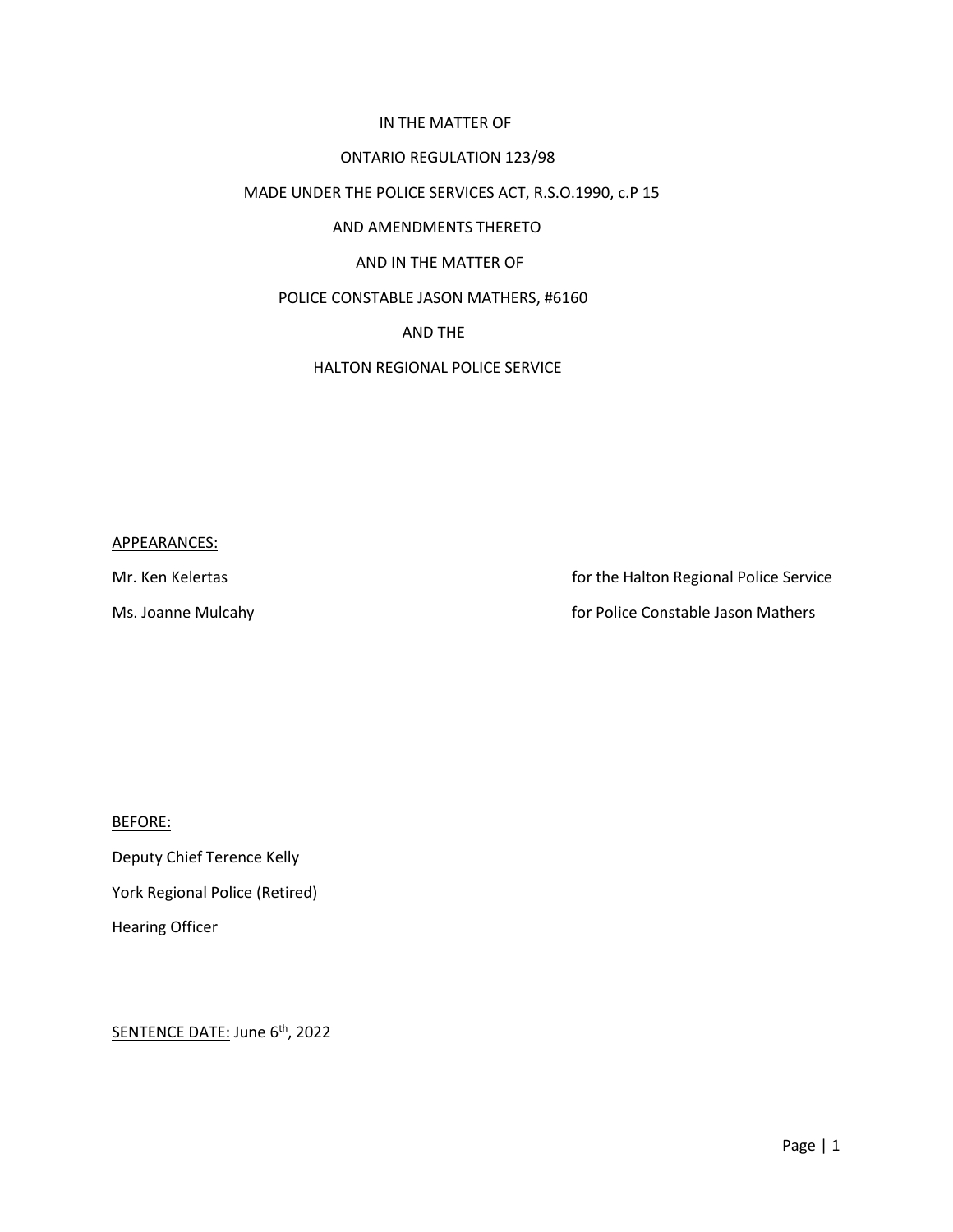## **SENTENCE**

## Police Constable Jason Mathers #6160

 Deputy Chief Terence Kelly (Ret); before commencing with the sentence in this matter, I wish to thank Mr. Ken Kelertas, the Service prosecutor, and Ms. Joanne Mulcahy, for their comments and exhibits entered, all of which have assisted me.

Police Constable Jason Mathers, #6160 has pled guilty and been found guilty of one count of discreditable conduct under Section 2(1)(a)(ix) of the Code of Conduct, Ontario Regulation 268/10, as amended.

# Discreditable Conduct.

Committed discreditable conduct, on or about April 8<sup>th</sup>, 2020, at the Town of Oakville in the Regional Municipality of Halton, while being a member of the Halton Regional Police Service and while on duty, he committed an assault upon E.Y., contrary to section 266 of the Criminal Code of Canada, and was found quilty before the Ontario Court of Justice on April 5<sup>th</sup>, 2022, thereby committing the offence against discipline of Discreditable Conduct as specified in Section 2(1)(a)(ix) of the Schedule, Code of Conduct, Ontario Regulation 268/10.

# AGREED STATEMENT OF FACTS.

Constable Jason Mathers is and was at the time of these allegations (April  $8<sup>th</sup>$ . 2020) a sworn member of the Halton Regional Police Service (HRPS). He joined HRPS in 1999, before which he had been a sworn member of the Toronto Police Service since 1996. At the time of this incident, Constable Mathers was 48 years old.

In April 2020, with the onset of COVID-19 pandemic and the state of emergency declared on March 17, 2020, Constable Mathers was aware that HRPS had directed its members not to bring individuals into central lock-up except in the most serious cases. They were directed to make all efforts to keep suspects out of police custody.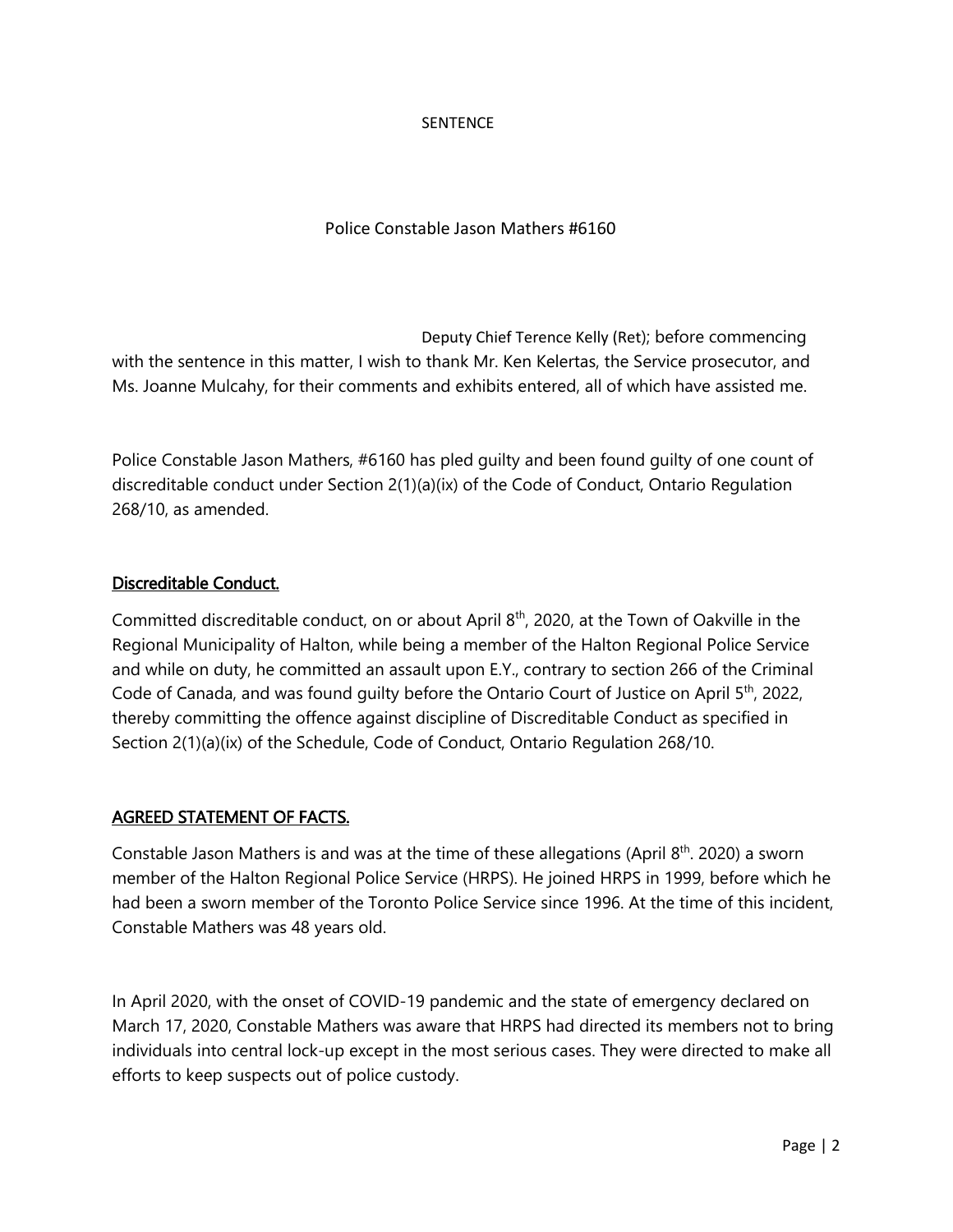On April 8<sup>th</sup>, 2020, Constable Mathers arrived at work at 4:30 a.m. and was briefed on the occurrences from the prior shift of April  $7<sup>th</sup>$ , 2020. Constable Mathers was briefed on an incident involving the complainant, E.Y. (born May 1999), from the day before on April  $7<sup>th</sup>$ , 2020. In addition, prior to going out on the road, Constable Mathers read the report regarding the arrest of E.Y. on April  $7<sup>th</sup>$ , 2020. As a result of the briefing and reading the report, Constable Mathers learned the following allegations against E.Y. from the day before, namely that it was alleged that:

- a. E.Y. had been loitering around Oakville Trafalgar Memorial Hospital ("the Hospital") located at 3001 Hospital Gate, Oakville on April 7<sup>th</sup>, 2020. An adult male had attended the emergency department at Oakville Trafalgar Hospital and left his vehicle running with the keys inside the vehicle while he dropped off his wife and infant daughter at the emergency department as they feared their daughter had COVID-19.
- b. E.Y stole this vehicle while the family was inside the emergency room.
- c. Members of HRPS were dispatched to investigate the theft of the vehicle.
- d. HRPS located the stolen vehicle and observed E.Y. driving in an erratic manner, weaving in his lane, nearly striking the curb, and speeding. The police deployed a tire deflation device to stop the vehicle and multiple police units surrounded E.Y/ in the stolen vehicle.
- e. When police approached E.Y., he quickly shoved a large quantity of pills into his mouth. He was subsequently grounded by the police to gain compliance and to get him handcuffed.
- f. After being handcuffed, E.Y. spit out several pills and indicated that they were Xanax. He was observed to be unsteady on his feet, lacking coordination, disoriented, with slow speech and droopy eyes. The police formed the opinion that his ability to operate the vehicle was impaired by drugs.
- g. E.Y. was arrested for outstanding warrants for fraud under, fraudulent use of a credit card, and was arrested for theft of the motor vehicle and impaired operation of a conveyance while impaired by drugs.
- h. E.Y. was transported to the Hospital as a result of his consumption of drugs. While at the hospital, he performed poorly on the drug recognition evaluation test. He was held on a Form 1 under the Mental Health Act. He was released from police custody at the hospital on an undertaking for the criminal charges. Along with a Provincial Offences Act recognizance for driver motor vehicle no licence.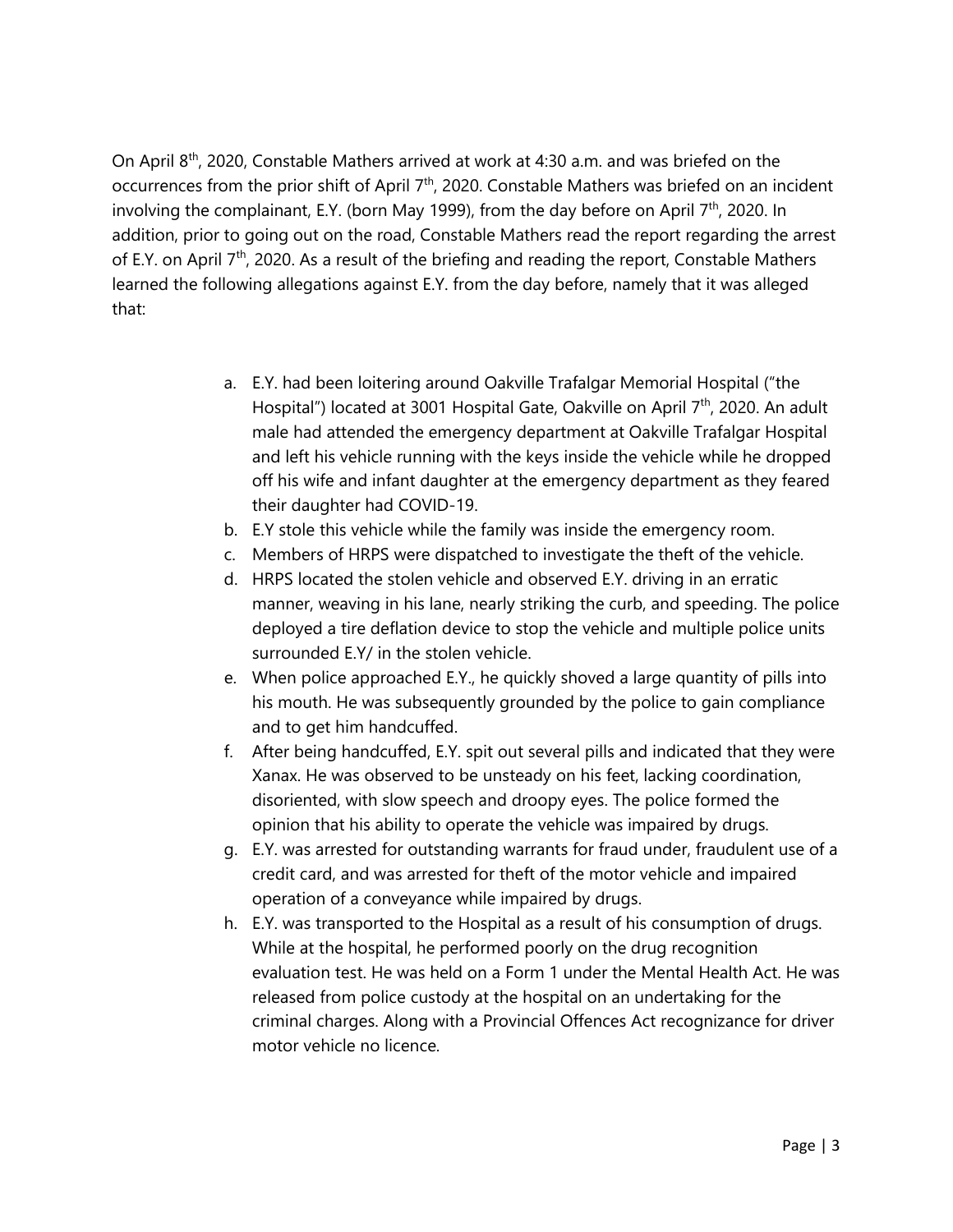On April  $8<sup>th</sup>$ , 2020, E.Y. was discharged from the Hospital. He refused to leave and it was reported that he had uttered threats against hospital staff and that he was physically resistant and acting violently towards some of them. He was physically escorted off the hospital premises. While E.Y. was refusing to comply with hospital staff, hospital security called for police assistance at 9:38 a.m. HRPS were advised that this call was with respect to an individual who had stolen the vehicle from outside the emergency department the night before and been brought back to the hospital.

Constable Mathers and HRPS Constable Stephanie Visser were dispatched to the call. Constable Mathers was assigned as the Acting Sergeant at that time.

Constable Visser arrived in the area first and attended at the Hospital. She observed E.Y. being escorted off the hospital premises by 6 to 7 security guards. E.Y. was wearing a bright orange jacket.

Constable Visser received information from hospital staff as to what had earlier occurred in the hospital with E.Y. which resulted in him being escorted off of the hospital premises and being directed not to return to the hospital. Constable Visser subsequently updated Constable Mathers via car radio and in person.

During this time E.Y. had crossed the road to a strip mall plaza located at 2524 Third Line, Oakville. The foot traffic at the strip mall was light. As a result of the Covid-19 restrictions, some stores were closed. There was at least one sign posted at the strip mall which read 'NO LOITERING-Violators will be prosecuted to the full extent of the law". Constable Visser lost sight of E.Y. when he went to the plaza. She drove her police vehicle to the plaza to look for E.Y. to ensure, in her view that he did not continue to disrupt.

E.Y entered the Royal Oak Clinic and IDA Pharmacy (these are adjacent units open to each other from the interior). E.Y. was looking for a doctor. A lab technician advised E.Y. that there were no doctors at the location due to Covid-19 and that he needed to call for an appointment if he required assistance.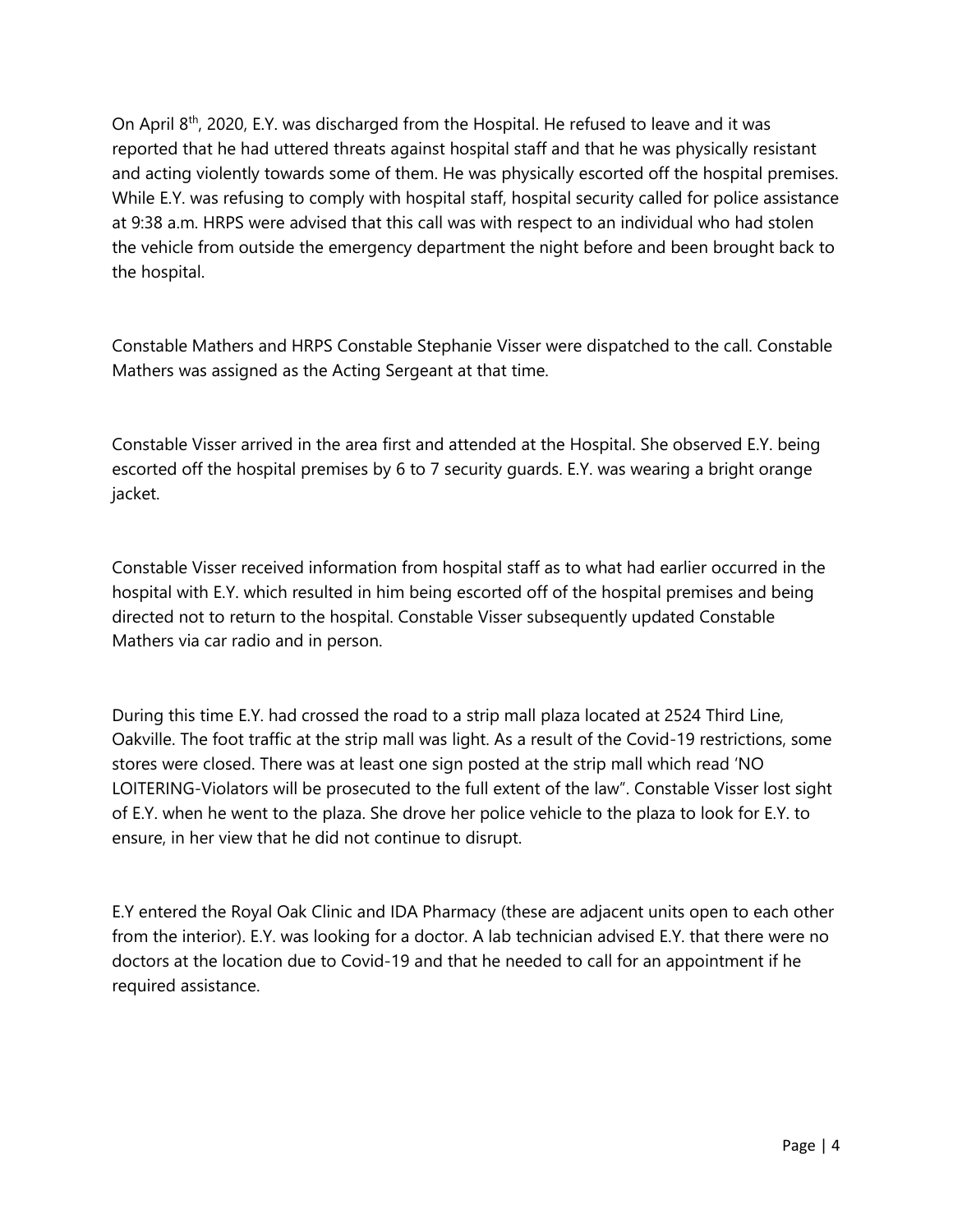Constable Visser entered the clinic and asked staff if they wanted E.Y. there. She understood that there was no doctor present and that E.Y. did not have an appointment at the clinic and she believed that the staff did not want E.Y. there (although no staff specifically asked the police to remove E.Y.). Constable Bryan had also entered the clinic. When Constable Visser heard that there was no one there to help E.Y, she asked E.Y. to walk with her outside and he did.

Constable Mathers arrived on scene and was in the plaza parking lot in his cruiser. Constable Mathers got out of his cruiser and was advised by Constable Visser that the walk-in clinic did not want E.Y. there and that there was no doctor there.

E.Y. immediately approached Constable Mathers. Constable Mathers told E.Y. that he had to leave the property. E.Y. did not comply with that direction and swore at Constable Mathers. By that time, a total of four HRPS officers, were at the scene to deal with E.Y., namely Constable Mathers, Constable Visser, Constable Bryan, and Constable Thomas.

An unknown bystander video-recorded a portion of the interaction between E.Y. and police outside of the clinic. On June 20<sup>th</sup>, 2020, a 49-second video clip that captured a portion of the interaction was posted to an online social media platform, 6ixbuzztv. The video does not capture the beginning of the interaction between the police and E.Y. at the plaza, and there is no audio in the video. The videographer has never been identified.

The video shows the three officers close to E.Y.: Constable Mathers (who is directly dealing with E.Y.), Constable Visser, who is observed kicking E.Y.'s duffle bag towards him along the ground, and Constable Bryan. A fourth officer, Constable Thomas, stands further away from the group and closer to the videographer.

Witnesses from a Bank of Montreal branch, located in the same strip mall, and a Shoppers Drug Mart across the street overheard the police telling E.Y. to leave the property.

The video depicts Constable Mathers shoving E.Y. multiple times, in one instance causing E.Y. to trip on the parking curb behind him and fall backwards, Constable Mathers at one point picks up E.Y.'s bag and throws it at his torso. E.Y.'s mobile phone falls out of the bag, and Constable Mathers kicks it forward into the curb as he pushes E.Y. towards the edge of the property, causing it to be damaged.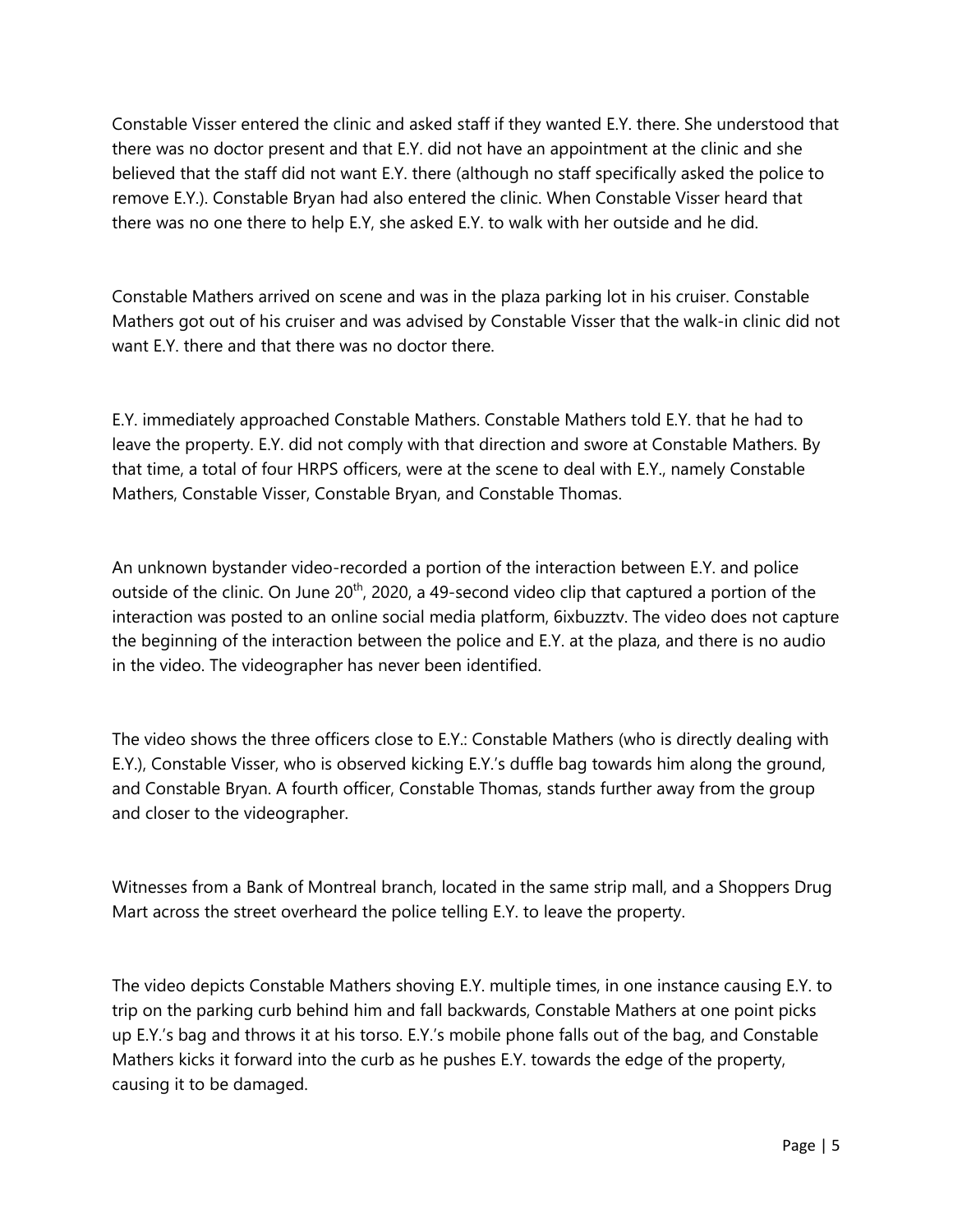At no time was E.Y. punched or kicked during this altercation.

After the video recording stopped, E.Y. collected his belongings and went to another strip mall across the road and entered the Shoppers Drug Mart at that location.

Based on the facts, on February 16<sup>th</sup>, 2021, Constable Mathers was charged with Assault with a Weapon, contrary to section 267(a) of the Criminal Code of Canada and Mischief to Property not exceeding \$5000, contrary to section 430(4) of the Criminal Code of Canada.

On March 18<sup>th</sup>, 2022, Constable Mathers pled quilty to one count of assault in the Ontario Court of Justice. The charge of Assault with a Weapon and Mischief to Property were withdrawn.

On April 5<sup>th</sup>, 2022, Justice S.G. Gage found Constable Mathers guilty and granted him a conditional discharge having a duration of six months, with the condition that Constable Mathers keep the peace and be of good behavior, and that he has no contact with E.Y.

I accept the plea based on the facts in this case. The facts stated and agreed to, provide clear and convincing evidence of the alleged misconduct strongly supporting Constable Mathers' plea of guilty. If not for his plea to this Tribunal, which I take into account as a mitigating factor and recognition of his misconduct, I would consider a greater penalty.

Due to the circumstances surrounding the misconduct, notwithstanding Constable Mathers' guilty plea and the agreed statement of facts. I believe the allegation when taken in the broader context of employee/employer relations, indicate it is prudent to provide written reasons for my findings.

The Service prosecutor spoke to a number of relevant factors to be taken into account when assessing penalty. When assessing what might be the appropriate penalty for such behaviour, a Hearing officer is obliged to take into account a number of factors. In Williams and Ontario Provincial Police (1995) 2 O.P.R. 1047 O.C.C.P.S., as it was then known, the Commission identified three key elements. These include the nature and seriousness of the misconduct in question, the ability to reform or rehabilitate the officer; and the damage that would occur to the reputation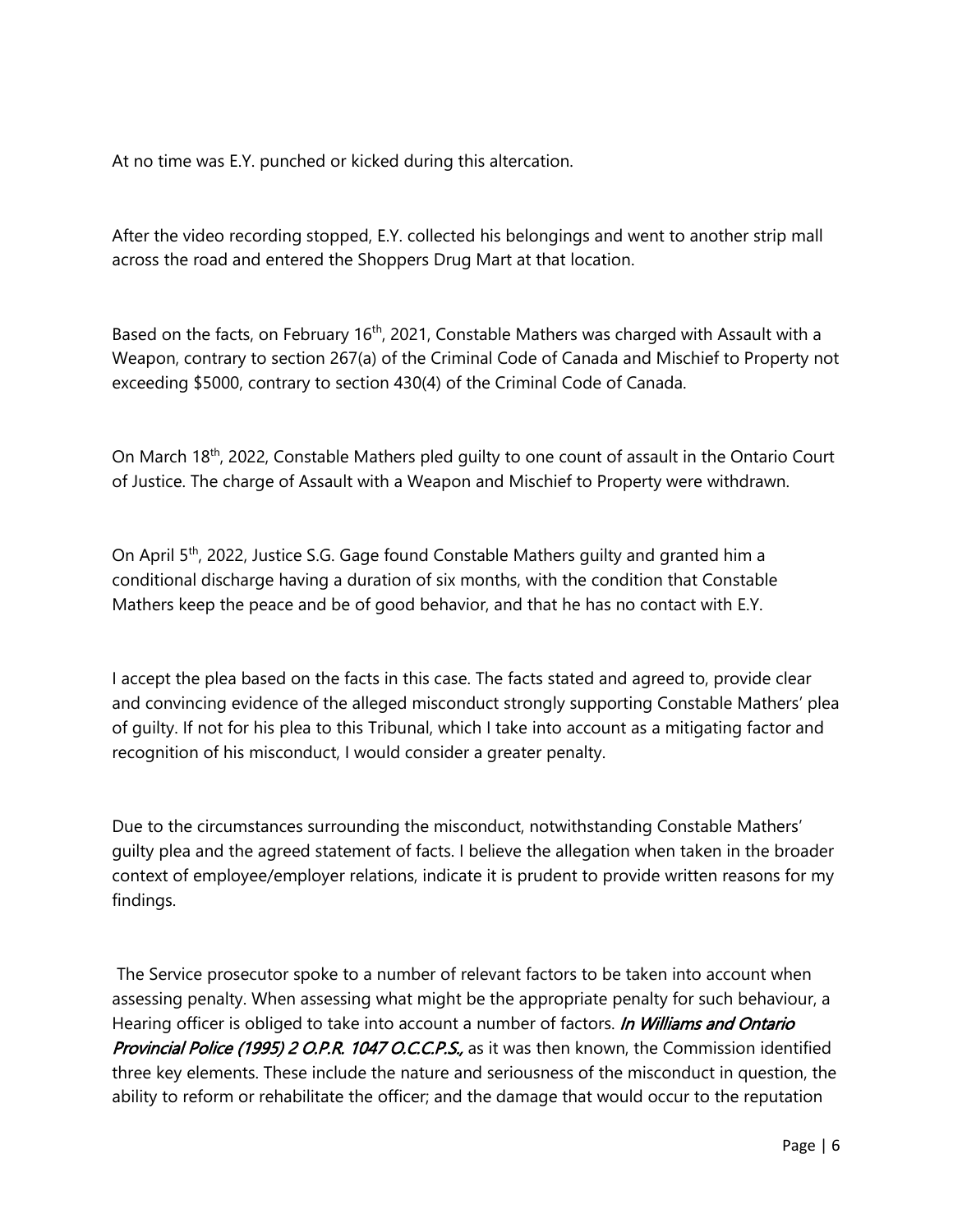of the Police Service. The Service prosecutor noted other factors that can be relevant; either aggravating or mitigating the penalty depending on the misconduct in question. These include the officer's employment history and experience and recognition of the seriousness of the transgression.

# Public Interest

The legislative purpose of the Police Services Act is to increase confidence in the provisions of police services in Ontario, including disciplinary matters. It is appropriate to consider public expectations as one of the considerations in the determination of an appropriate disposition.

It is a fundamental principle of police discipline that the public has an interest in ensuring a high standard of police conduct, which is necessary to garner the trust and confidence of the community. To this end, the police discipline process must not only hold officers accountable when their actions fall short of public expectations, it must also impose sanctions that accord with the level of severity with which the public views the misconduct. Any penalty imposed should impress upon the public that the Police Service does not tolerate misconduct.

The well-entrenched penalty factors described in the jurisprudence of police discipline: the public interest, the nature of the misconduct, and the damage to the reputation of the police service, in my view, all relate to the concept of the public trust in policing, and our willingness and ability to address wrong doing when it surfaces.

# Seriousness of the Misconduct

The seriousness of the offence is, of course, the primary consideration. In this particular case, the actions of Constable Mathers were clearly inappropriate and an embarrassment to the Halton Regional Police Service.

The evidence presented to this Trier-of-Fact demonstrated the public interest was not first and foremost in the mind of Constable Mathers. Professionalism and integrity cannot be compromised. The Public is entitled to have high expectation of a police service and its members. To retain this trust and confidence, the service must be professional and ethical in everything they do.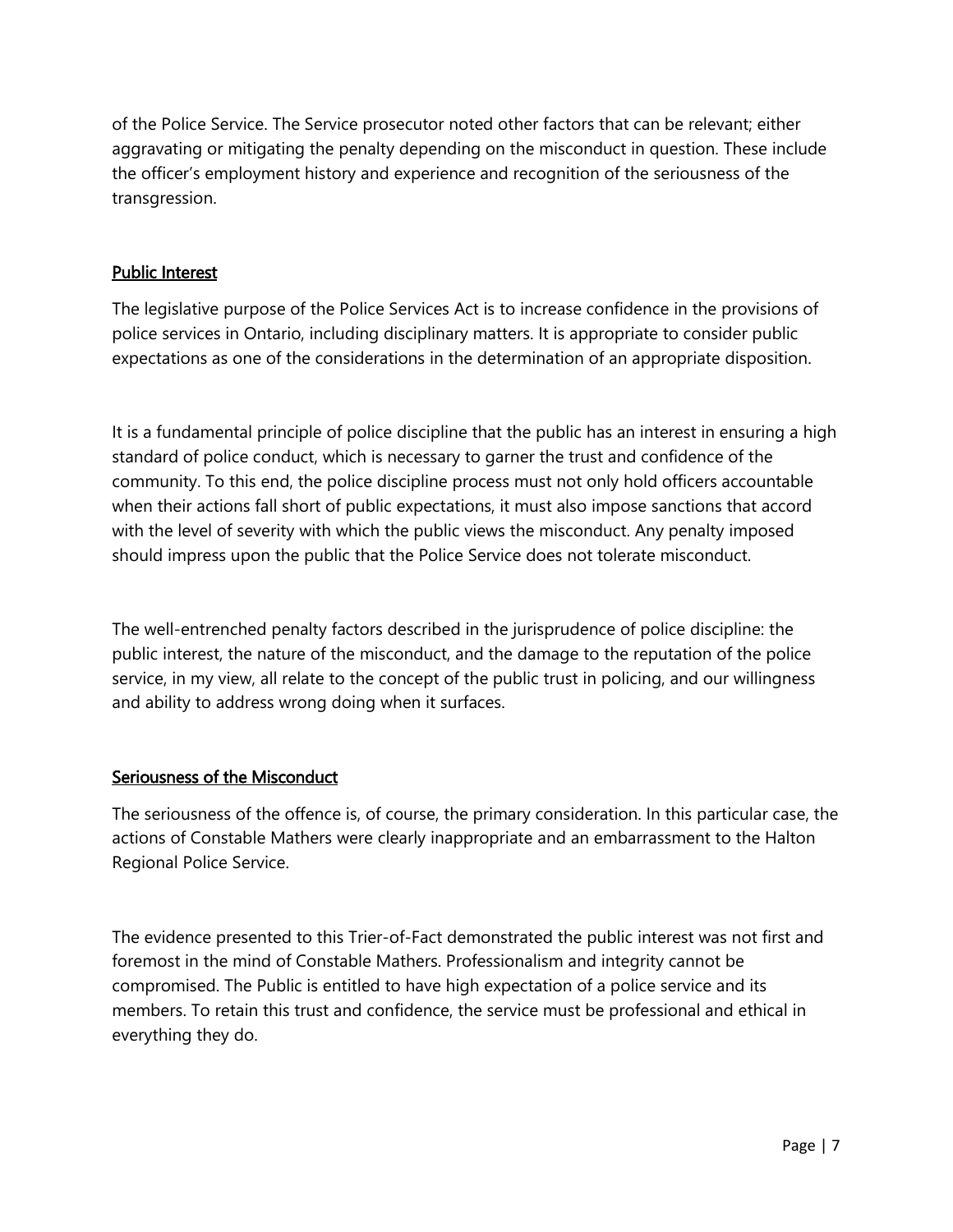The conduct of Constable Mathers in this matter is completely at variance with the standards expected of members of the Halton Regional Police Service. Informed police officers possess a sense of responsibility to the Service of which he or she is part, and to the community, which they serve. It is unfortunate that when faced with this situation Constable Mathers would not permit himself to be guided by his better judgment and responsibility.

# Recognition of the Misconduct

Police Constable Mathers has pleaded guilty at the very first opportunity and by doing so acknowledges responsibility for his actions. This is significant mitigating behaviour and it should be acknowledged that he has accepted responsibility for his behaviour.

Constable Mathers fully cooperated with the Professional Standards Investigation and advised them he understands his actions were inappropriate and he takes full responsibility for them.

# Specific and General Deterrence

Specific and general deterrence is a well-recognised principle in sentencing law, which is meant to discourage others from participating in similar conduct.

It is particularly important where it is desirable to send a message to other police officers that certain conduct will not be tolerated. In almost all situations there must be a strong message of general deterrence. Members of the Service must know that the penalty for this type of conduct will be significant personally, professionally, and financially. Therefore, it is important that a clear message be sent that general deterrence is an important factor in matters of this kind.

Specific deterrence is meant to deal solely with the officer and ensure a clear message is sent that his conduct is unacceptable and should not be repeated.

Police officers perform difficult and sometimes disagreeable tasks on a daily basis. The circumstances of which seldom come to the attention of the general public. By contrast, acts of misconduct such as those committed by Constable Mathers receive considerable attention, and are not easily forgotten, and serve to tarnish the image of policing.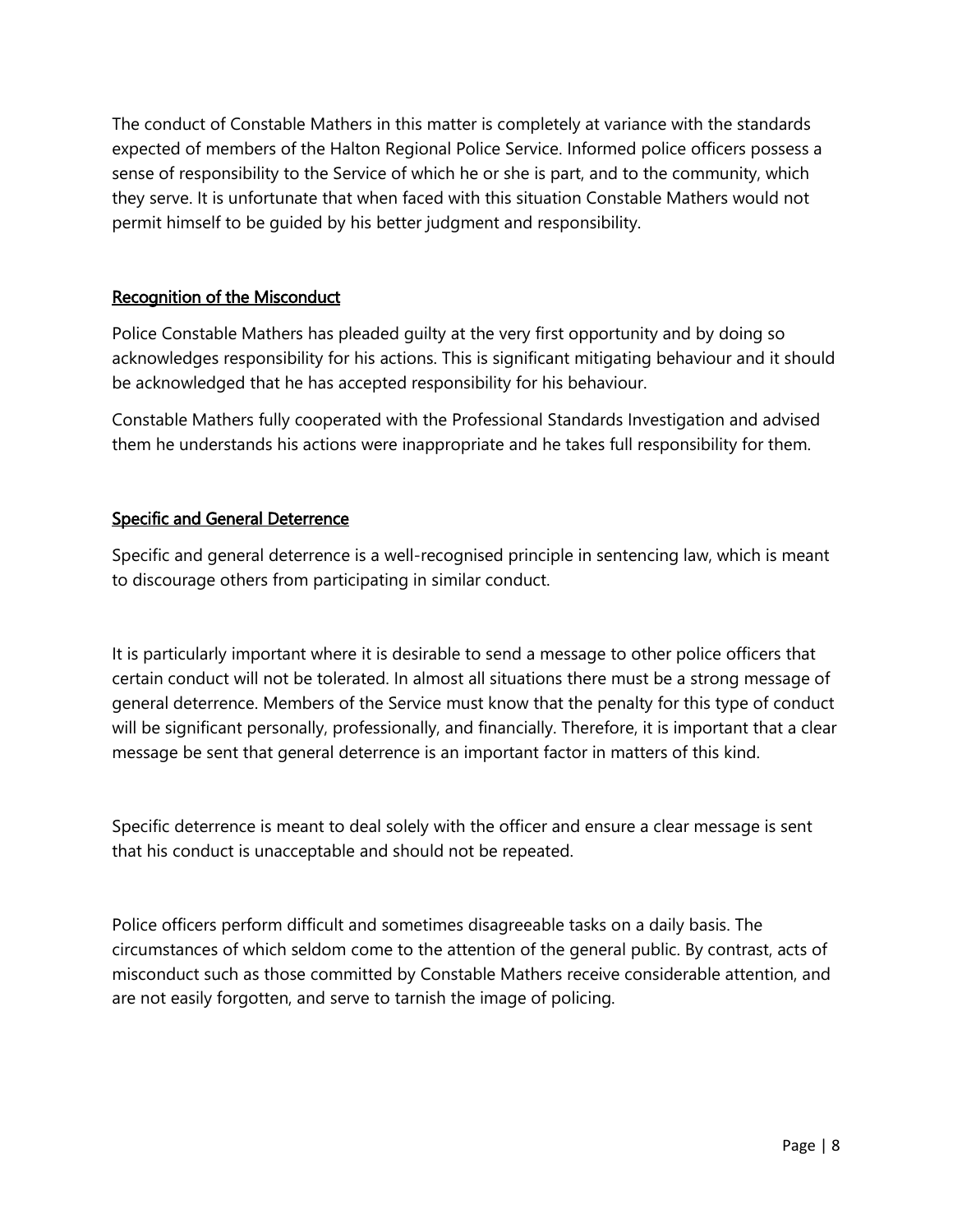I am mindful it is essential for the Tribunal to assess the prospect of rehabilitation of an officer whenever a suitable disposition is being devised. In *Ceyssons' Legal Aspects of Policing* the Commission offered the following analysis: "…rehabilitation is a very important and significant factor when considering an appropriate penalty…the Commission believes that unless the offence is so egregious and unmitigated the opportunity to reform should be a significant consideration."

It has always been the position of this Trier-of Fact that when a police officers falls afoul of the Police Services Act, he or she is entitled to fall back on their record of service. The employment file pertaining to Constable Mathers identifies previous informal and formal discipline in his failure to follow General Procedures.

Constable Mathers began his career with the Toronto Police Service and subsequently the Halton Regional Police Service. Constable Mathers' employment history and the evaluations of his work spoke to his capabilities. There are numerous examples of good work, letters and notes of appreciation listed in his personal file dating back to 1996 up to the present date 2022, that are complimentary in nature. A number of these items are from members of the community and other officers from the Halton Police Service.

This case disturbed me in the fact that the officer involved is a senior member of this Service. Someone who should be setting a good example for his subordinates, rather than being the focus of Police Service Act charges. His behaviour fell far short of the conduct expected of a serving officer, more so an officer with his length of seniority

Clearly, Police Constable Mathers recognizes the mistake he has made and accepts full responsibility.

I hope Police Constable Mathers has learned a great deal from this experience, that this penalty constitutes a significant chance for him to rehabilitate his career with the Service. He must also recognize that any further misconduct is likely to be met with a more substantial penalty.